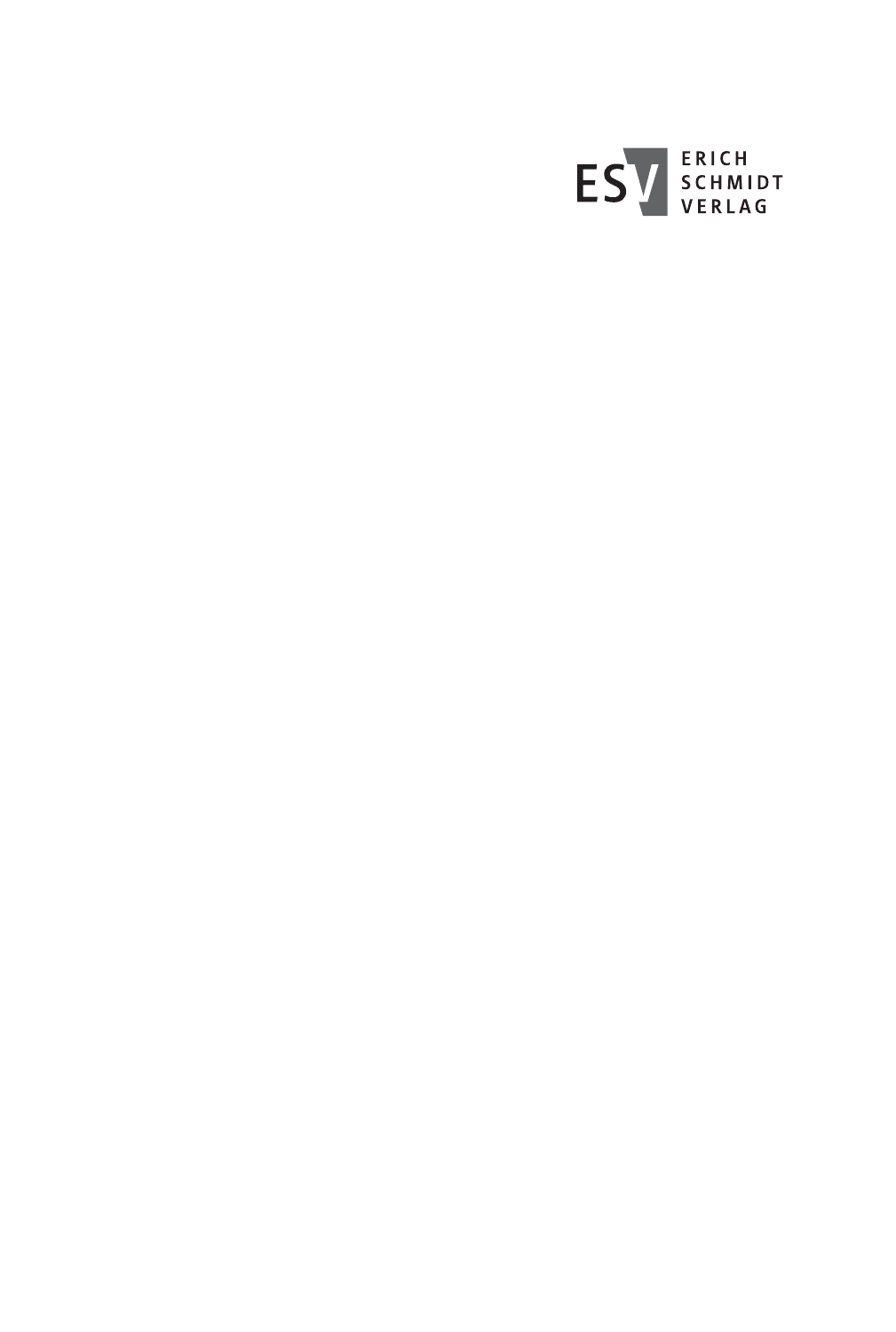# **German Accounting**

## *A Guide for Students and Professionals*

by

### **Prof. Dr. habil. Gerrit Brösel**

Full Professor of Business Administration with a focus on Auditing at University of Hagen, Germany,

### **Prof. Dr. Christoph Freichel**

(German) Public Accountant, (German) Tax Consultant, Professor of Accounting and Business Taxation at Saarland University of Applied Sciences in Saarbrücken, Germany, as well as Partner at Moore Treuhand Kurpfalz GmbH,

and

### **Prof. Dr. Torsten Mindermann**

(German) Tax Consultant, Full Professor of Business Administration with a focus on Auditing and Taxation at Ernst-Moritz-Arndt-University of Greifswald, Germany

2nd, revised and updated edition

# FRICH SCHMIDT VFRIAG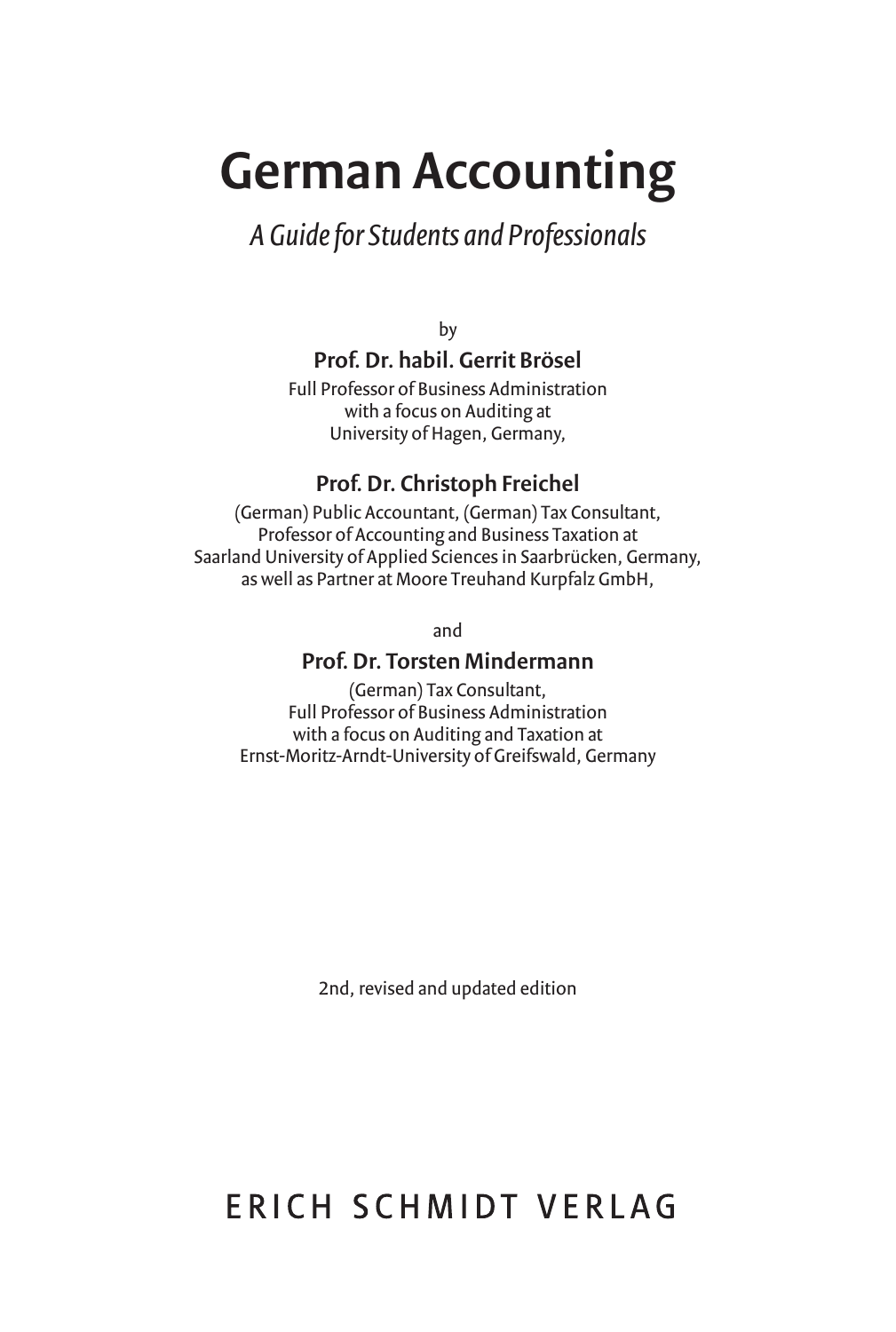### **Bibliographic information published by Deutsche Nationalbibliothek**

The German National Library (Deutsche Nationalbibliothek) lists this publication in the Deutsche Nationalbibliografie; detailed bibliographic data are available in the Internet at http://dnb.d-nb.de.

**For further information concerning this title please follow this link:** ESV.info/978-3-503-20980-4

#### **Note for lecturers:**

In order to help you prepare and conduct your courses, we will be happy to provide you with a PowerPoint presentation based on the book. To receive the presentation, please contact buchvertrieb@ESVmedien.de and provide proof of your teaching position.

> 1st edition 2021 2nd, revised and updated edition 2022

> > ISBN 978-3-503-20980-4

All rights reserved © Erich Schmidt Verlag GmbH & Co. KG, Berlin 2022 www.ESV.info

Printing and Binding: Difo-Druck, Untersiemau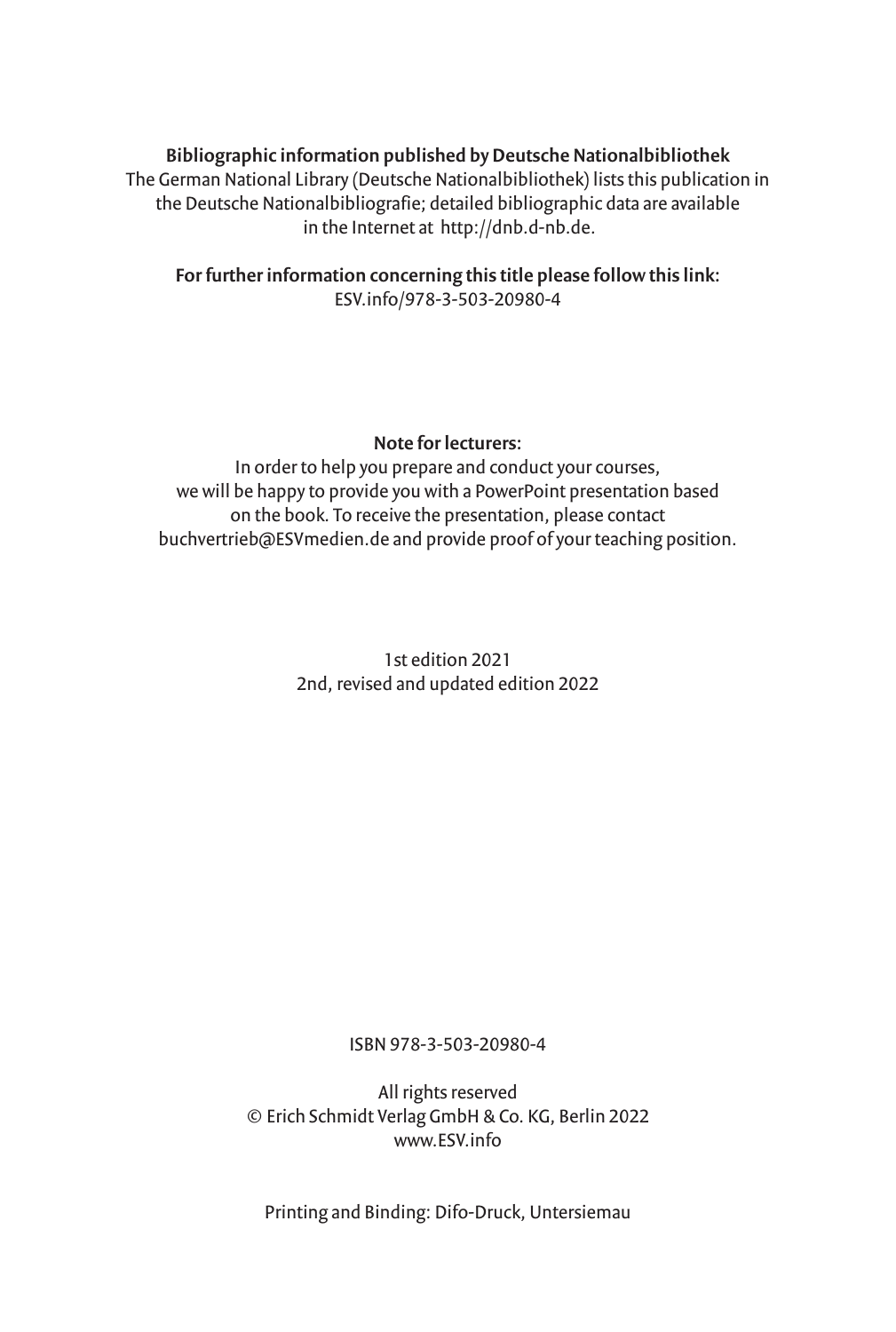### **Preface**

"Accounting is the language of business." *WARREN BUFFETT*

Until now, there have hardly been any textbooks in English which deal with accounting according to the **German Commercial Code (HGB)**. We took up the challenge and published the first edition of this book in 2021. Only a few months later, our publisher requested an updated second edition. **We are thrilled about the success of the book and the positive feedback we have received!** So, we have continued to work on the content and also to fine-tune it with regard to the English. The book is still essentially a streamlined and improved version of the current edition of "Buchführung und Jahresabschlusserstellung nach HGB" by *TORSTEN MINDERMANN* and *GERRIT BRÖSEL*.

After reading this textbook, you will hopefully realize that **accounting can be as exciting as the movie "The Accountant"! To understand accounting, however, it is neither necessary to possess the extraordinary skills** of the protagonist *CHRISTIAN WOLFF* (played by *BEN AFFLECK*) nor, and perhaps more importantly, even if you do understand accounting, to live your life as dangerously as *CHRISTIAN WOLFF*. On the contrary, you too can use accountancy to **your advantage**!

This textbook teaches the basics of bookkeeping and the preparation of annual financial statements according to HGB in a **compact, clear and practical** manner. Special attention has been paid to the didactic preparation of the learning content. With this in mind, numerous examples, test questions as well as exercises and – on the yellow book pages – a sample exam with suggested solutions have been integrated into the book. In addition, a clearly arranged index enables a targeted search for specific aspects. The **"glossaries" (English/German and German/English)** with the most important technical terms (red book pages) are a particular highlight.

For a better overview, the following symbols are used for the different didactic tools:

- $\mathscr{P}$  for exercises within a chapter, the solutions of which can be found at the end of the textbook (yellow book pages),
- $\vert\mathcal{A}\vert$  for test questions to check your understanding, which also point to important learning objectives for the respective (completed) chapter,
- $\Box$  for (further) literature references,
- 
- $\phi$  for important learning points.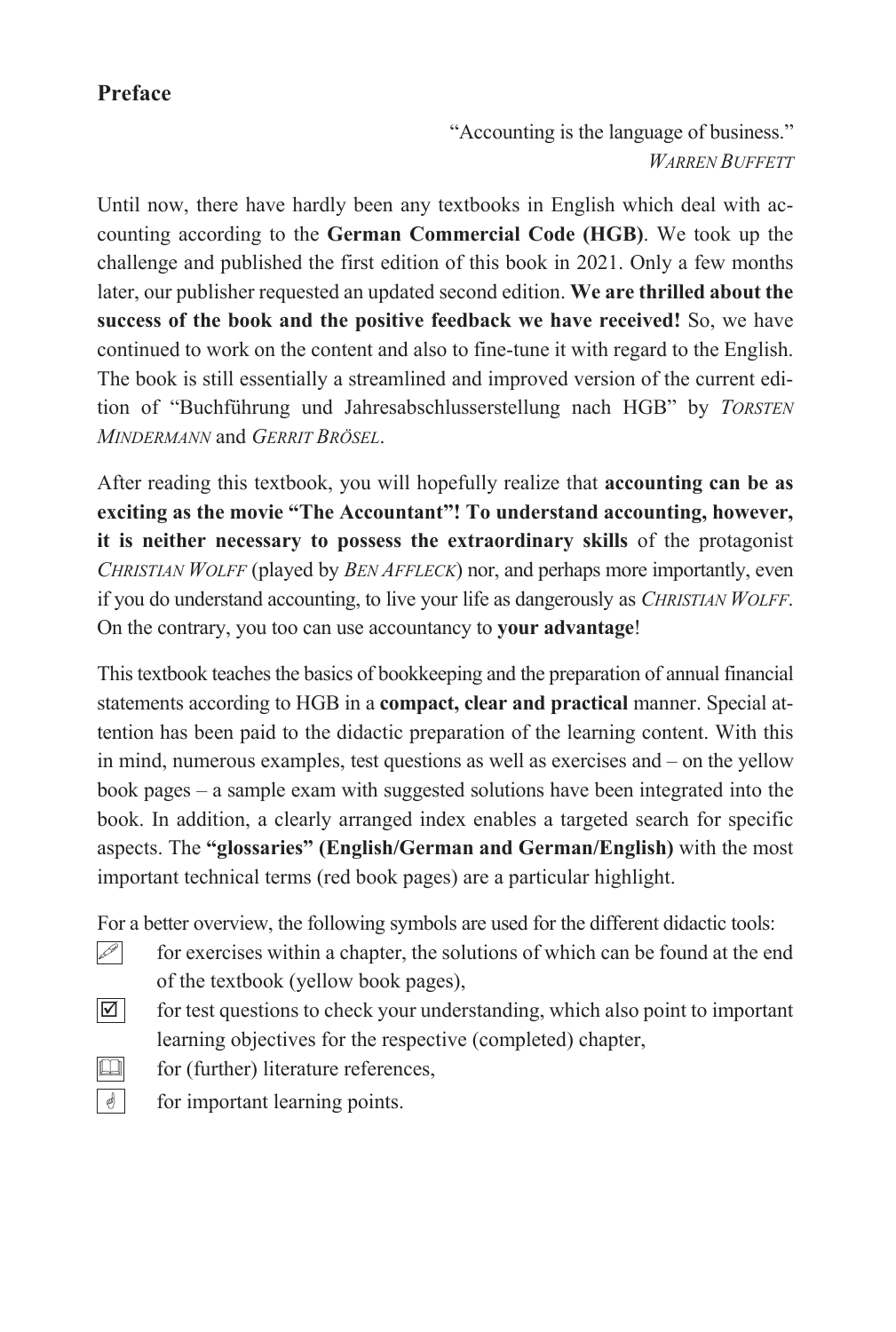The textbook is primarily aimed at **students of economics** who (have to) attend English-language courses in accounting or bookkeeping and financial statements at universities, universities of applied science or other public or private educational institutions. Due to its didactic orientation, however, the textbook is also eminently suitable for self-study and for "refreshing" the memories of **business professionals, especially for expatriates sent to Germany and for Germans working in enterprises with an international business element, as well as for a better understanding of the topic of "accounting" in the context of commercial apprenticeships**.

The **legal framework conditions from 2022/01/01** have been taken into account. "Pandemic-related" exemptions, which are expected to be temporary, have been disregarded. Due to the book's orientation towards the HGB, it is advisable to work through the book with an up-to-date legal text. Unfortunately, no official translation is currently available. However, we recommend that you resort to the excellent translation provided by the Chair of Business Administration and Business Taxation at Heinrich Heine University in Düsseldorf:

*(https://www.steuern.hhu.de/aktuelle-meldungen/ neue-arbeitshilfe-hgb-in-englischer-sprachfassung)* 



**Our special thanks**, therefore, go to Prof. Dr. *GUIDO FÖRSTER* (Heinrich Heine University Düsseldorf) for his suggestions and advice as well as his willingness to discuss almost anything. We would also like to thank Mr. *YANNICK STEIN* (first edition) and Mr. *DANIEL PAYNE* (second edition) for their excellent support and the publisher *"ERICH SCHMIDT VERLAG"* for the very pleasant cooperation.

**Criticism, suggestions for improvement** and other comments are always welcome. Please send them to:

Gerrit.Broesel@FernUni-Hagen.de

Düsseldorf, March 2022 *GERRIT BRÖSEL*

 *CHRISTOPH FREICHEL TORSTEN MINDERMANN*

PS: The dates used in the book have been formatted **yyyy/mm/dd** for the year (yyyy), month (mm) and day (dd).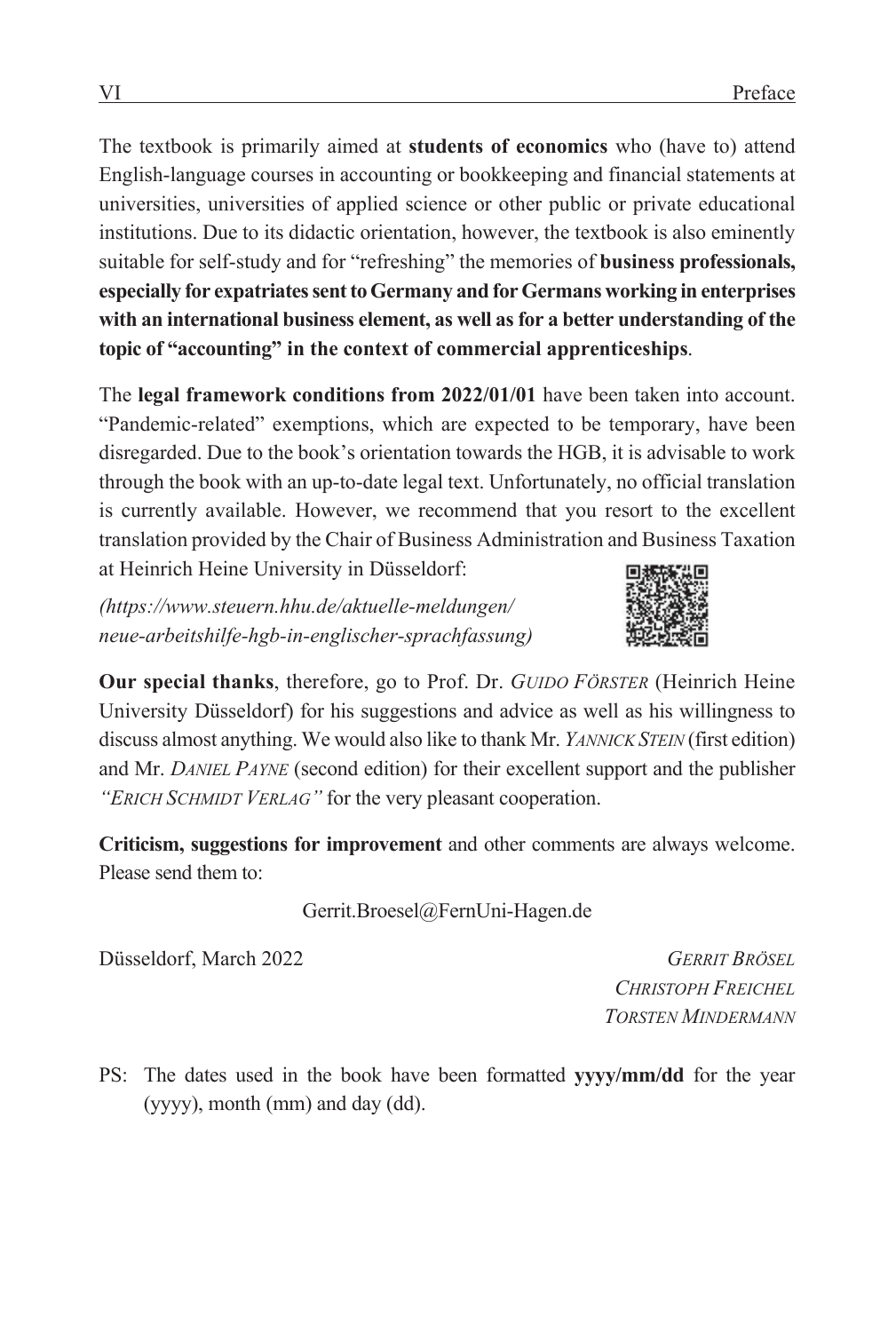### **Table of contents**

|                |               |       |                                                                  | Page |  |  |  |
|----------------|---------------|-------|------------------------------------------------------------------|------|--|--|--|
|                |               |       |                                                                  |      |  |  |  |
|                |               |       |                                                                  |      |  |  |  |
| 1              |               |       |                                                                  |      |  |  |  |
|                | $1.1 -$       |       | Accounting and functions of annual financial statements  1       |      |  |  |  |
|                | $1.2^{\circ}$ |       |                                                                  |      |  |  |  |
|                |               | 1.2.1 | Obligation to keep accounts according to commercial law  8       |      |  |  |  |
|                |               |       |                                                                  |      |  |  |  |
|                | 1.3           |       |                                                                  |      |  |  |  |
|                |               |       |                                                                  |      |  |  |  |
|                |               |       |                                                                  |      |  |  |  |
|                |               |       | 1.3.3 Violations of accounting obligations and of German GAAP 13 |      |  |  |  |
|                |               |       |                                                                  |      |  |  |  |
| $\overline{2}$ |               |       |                                                                  |      |  |  |  |
|                | 2.1           |       |                                                                  |      |  |  |  |
|                | 2.2           |       |                                                                  |      |  |  |  |
|                | 2.3           |       |                                                                  |      |  |  |  |
| 3              |               |       |                                                                  |      |  |  |  |
|                | 31            |       |                                                                  |      |  |  |  |
|                | 3.2           |       |                                                                  |      |  |  |  |
|                | 3.3           |       |                                                                  |      |  |  |  |
|                |               |       |                                                                  |      |  |  |  |
|                |               |       |                                                                  |      |  |  |  |
|                |               |       |                                                                  |      |  |  |  |
|                |               |       |                                                                  |      |  |  |  |
| 4              |               |       |                                                                  |      |  |  |  |
|                | 41            |       |                                                                  |      |  |  |  |
|                |               |       |                                                                  |      |  |  |  |
|                |               |       |                                                                  |      |  |  |  |
|                |               |       | 4.1.2.1                                                          |      |  |  |  |
|                |               |       | 4.1.2.2                                                          |      |  |  |  |
|                |               |       |                                                                  |      |  |  |  |
|                |               |       |                                                                  |      |  |  |  |
|                |               |       |                                                                  |      |  |  |  |
|                | 4.2           |       |                                                                  |      |  |  |  |
|                |               |       |                                                                  |      |  |  |  |
|                |               |       | 4.2.1.1                                                          |      |  |  |  |
|                |               |       |                                                                  |      |  |  |  |
|                |               |       |                                                                  |      |  |  |  |
|                | 4.3           |       |                                                                  |      |  |  |  |
|                |               |       |                                                                  |      |  |  |  |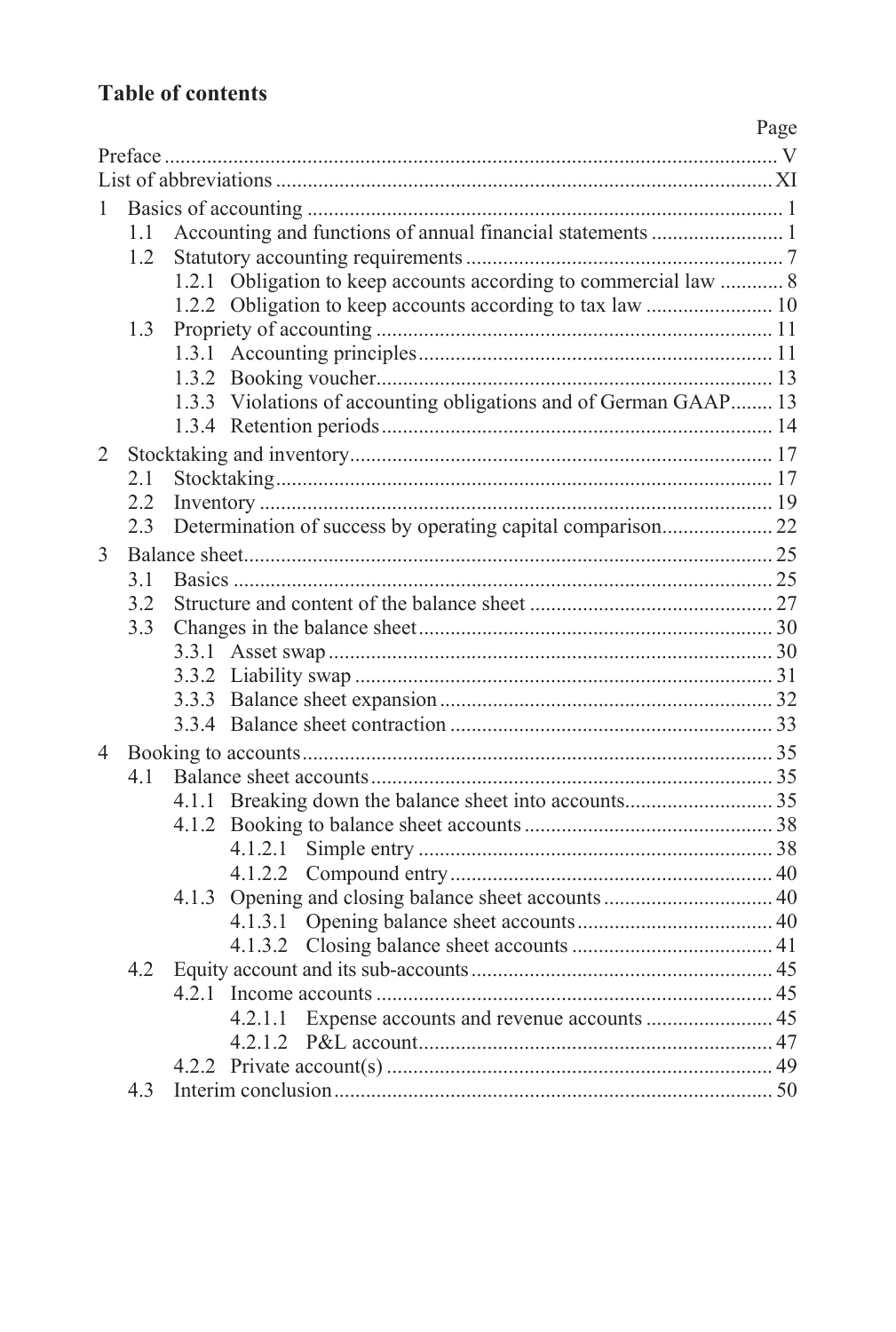| 5 |     |                                                                   |  |
|---|-----|-------------------------------------------------------------------|--|
|   | 5.1 |                                                                   |  |
|   |     | 5.1.1                                                             |  |
|   |     |                                                                   |  |
|   | 5.2 |                                                                   |  |
| 6 |     |                                                                   |  |
|   | 6.1 |                                                                   |  |
|   |     |                                                                   |  |
|   |     |                                                                   |  |
|   |     |                                                                   |  |
|   |     |                                                                   |  |
|   |     |                                                                   |  |
|   |     |                                                                   |  |
|   |     |                                                                   |  |
|   | 6.2 |                                                                   |  |
|   |     | 6.2.1 Purchase and consumption of raw materials, supplies and     |  |
|   |     |                                                                   |  |
|   |     | 6.2.2 Changes in stocks of finished goods and work in progress 80 |  |
|   |     | 6.2.3 Accounting for changes in stocks of finished goods and      |  |
|   |     |                                                                   |  |
|   | 6.3 |                                                                   |  |
| 7 |     |                                                                   |  |
|   | 7.1 |                                                                   |  |
|   | 7.2 |                                                                   |  |
|   | 7.3 |                                                                   |  |
|   | 7.4 |                                                                   |  |
| 8 |     |                                                                   |  |
|   | 8.1 |                                                                   |  |
|   | 8.2 |                                                                   |  |
|   | 8.3 |                                                                   |  |
|   |     |                                                                   |  |
|   |     |                                                                   |  |
|   |     |                                                                   |  |
|   | 8.4 |                                                                   |  |
|   | 8.5 |                                                                   |  |
|   |     |                                                                   |  |
|   |     |                                                                   |  |
|   |     |                                                                   |  |
|   |     |                                                                   |  |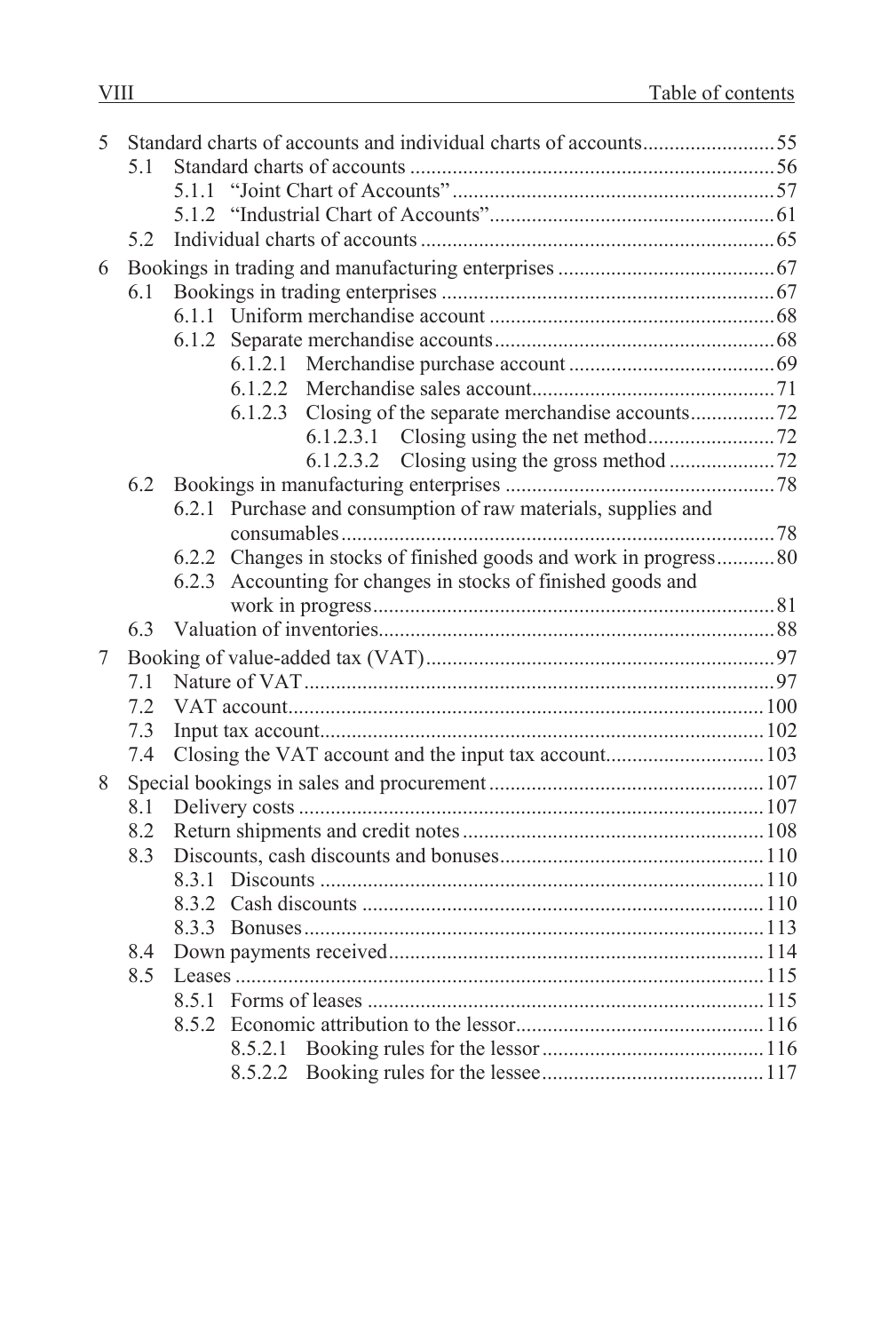|   | 8.6 |                                                                      |  |
|---|-----|----------------------------------------------------------------------|--|
| 9 |     |                                                                      |  |
|   | 9.1 |                                                                      |  |
|   | 9.2 |                                                                      |  |
|   | 9.3 |                                                                      |  |
|   | 9.4 |                                                                      |  |
|   | 9.5 | Booking of benefits to encourage capital formation 132               |  |
|   |     |                                                                      |  |
|   |     |                                                                      |  |
|   |     |                                                                      |  |
|   |     |                                                                      |  |
|   |     | 10.4 Booking of down payments made and assets under construction 140 |  |
|   |     |                                                                      |  |
|   |     |                                                                      |  |
|   |     |                                                                      |  |
|   |     |                                                                      |  |
|   |     |                                                                      |  |
|   |     |                                                                      |  |
|   |     |                                                                      |  |
|   |     |                                                                      |  |
|   |     |                                                                      |  |
|   |     |                                                                      |  |
|   |     |                                                                      |  |
|   |     |                                                                      |  |
|   |     |                                                                      |  |
|   |     |                                                                      |  |
|   |     |                                                                      |  |
|   |     |                                                                      |  |
|   |     |                                                                      |  |
|   |     |                                                                      |  |
|   |     |                                                                      |  |
|   |     |                                                                      |  |
|   |     |                                                                      |  |
|   |     |                                                                      |  |
|   |     |                                                                      |  |
|   |     |                                                                      |  |
|   |     | 13.2.2.2 Straight-line method of depreciation  163                   |  |
|   |     | 13.2.2.3 Reducing-balance method of depreciation  164                |  |
|   |     |                                                                      |  |